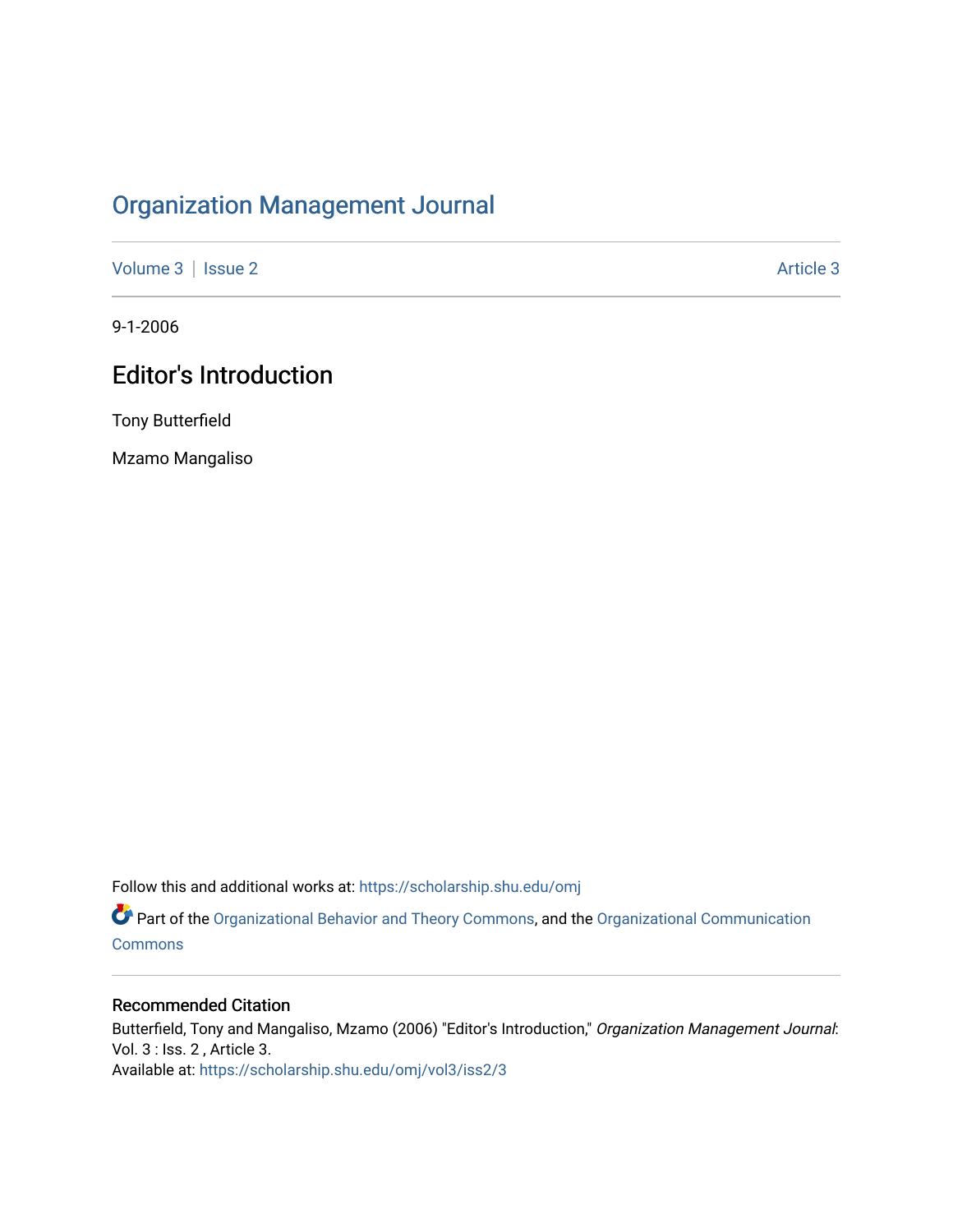Organization Management Journal **EAM-I Special Issue** 2006 Vol. 3, No. 2, 92-93 © 2006 Eastern Academy of Management **ISSN 1541-6518** www.omj-online.org

## **Editor's Introduction**

From June 26-30, 2005, the Eastern Academy of Management held its  $11<sup>th</sup>$  International Conference on Managing in a Global Economy, in Cape Town, South Africa. The conference theme was "Business and Societal Transformation: Challenges and Opportunities for Economies on the Move." The host institution was the Graduate School of Business, University of Cape Town. Many people considered this to be a "high risk" conference: a long, expensive airplane flight to a land of uncertainty, in the same summer as the Academy of Management was meeting in Hawaii. Our worst case scenario budget called for 90 participants, best case, 150. Many people were wrong. Quite wrong. Over 220 registrants and guests from more than 30 countries attended the conference. They participated in stimulating paper sessions, symposia and roundtable discussions, heard leaders from business and government speak, made field trips to local businesses (selling their wares around the world), and went on a sobering excursion to Robben Island, where Nelson Mandela served most of his 27 years of incarceration. At the gala closing banquet conferees danced well into the night, and heard impassioned remarks about the country's future from Franklin Sonn, the former South African Ambassador to the United States. In the end, all attendees were glad they took the risk to go to Cape Town. It was a rewarding 4 days in every respect.

There were 144 submissions to the conference, which allowed for rigorous review; being selected for the program was itself an indication of high quality work. Several months after the conference we invited authors of papers which had received especially good reviews to submit their papers to this special issue of *Organization and Management Journal*, advising them, however, that their Cape Town paper would have to go through another round of reviews before publication was assured. Twelve papers were thus submitted. For that second round of reviews, the referees seemed especially demanding, perhaps indicative of the difference between a conference paper review and a journal publication review. The authors of the three papers you see here responded exceptionally well to the reviewers' concerns as well as ours as co-editors.

The three papers represent well the different types of papers presented in Cape Town, and desired in any EAMI Conference on Managing in a Global Economy.

The first paper, by Sylvia Black and Marta Geletkanycz, sets the stage. "The New Breed of Black South African Managers: Helping South African Businesses Meet the Challenge of a Transforming Economy" addresses the conference theme directly. It provides a good overview of events in South Africa, and the particular challenge of insuring that South African businesses are managed by persons truly reflective of the unique African culture and values (e.g., ubuntu), in co-existence with any necessary Anglo customs. In the ten years since the fall of apartheid there is progress, but it is slow.

Moses Acquaah's paper moves the scene to another important African country: Ghana. His "The Impact of Managerial Networking Relationships on Organizational Performance in Sub-Saharan